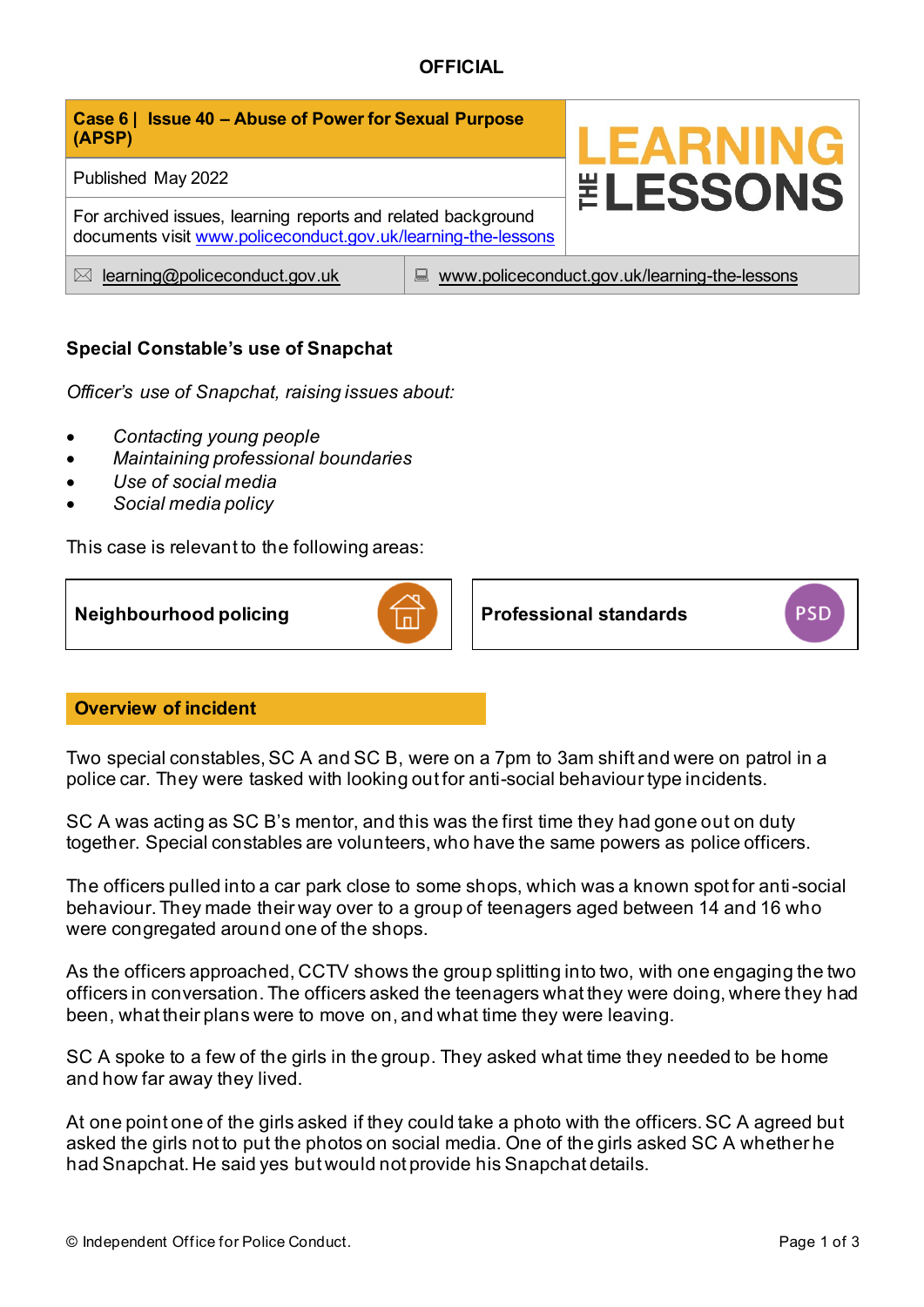#### **OFFICIAL**

After leaving the group the officers went to a nearby fast food restaurant to use the bathroom. Neither officer bought food and several of the teenagers went into the restaurant with them. One of the teenagers asked SC A to buy them food. SC A refused. The two officers then returned to their vehicle and continued with the rest of their shift.

Later that evening one of the girls posted one of the photos to her "Snapchat story" with the text "handcuff me" on the photo. The photo was visible to any Snapchat user that she was connected to for a period of 24 hours.

The next day the girl who posted the photo received a Snapchat message from someone who had sent her a friend request a couple of months previously. The message appeared to have been sent by SC A and included a topless photo of the officer. The message was sent as a "red message" which automatically deletes after a short period of time. However, the girl took a screenshot of it before it disappeared.

SC A messaged the girl to ask which one she was in the photo. She replied to say "it doesn't matter" before blocking SC A. She informed her father who subsequently reported the matter to the force.

Two of the other girls in the group were also found to have SC A in their friends list.

#### **Type of investigation**

IOPC independent investigation

#### **Findings and recommendations**

1. No organisational learning recommendations were issued during this investigation.

#### **Outcomes for officers and staff**

#### **SC A**

- 1. SC A was found to have a case to answer for gross misconduct in relation to the allegations that he sent a Snapchat message and topless photo of himself to a 14 year old girl he had met during the course of his duties as a special constable.
- 2. SC A resigned prior to the hearing taking place.
- 3. A gross misconduct hearing took place in public and the conduct level was proved.
- 4. SC A was added to the barred list.

#### **Questions to consider**

#### **Questions for policy makers and managers**

© Independent Office for Police Conduct. Page 2 of 3